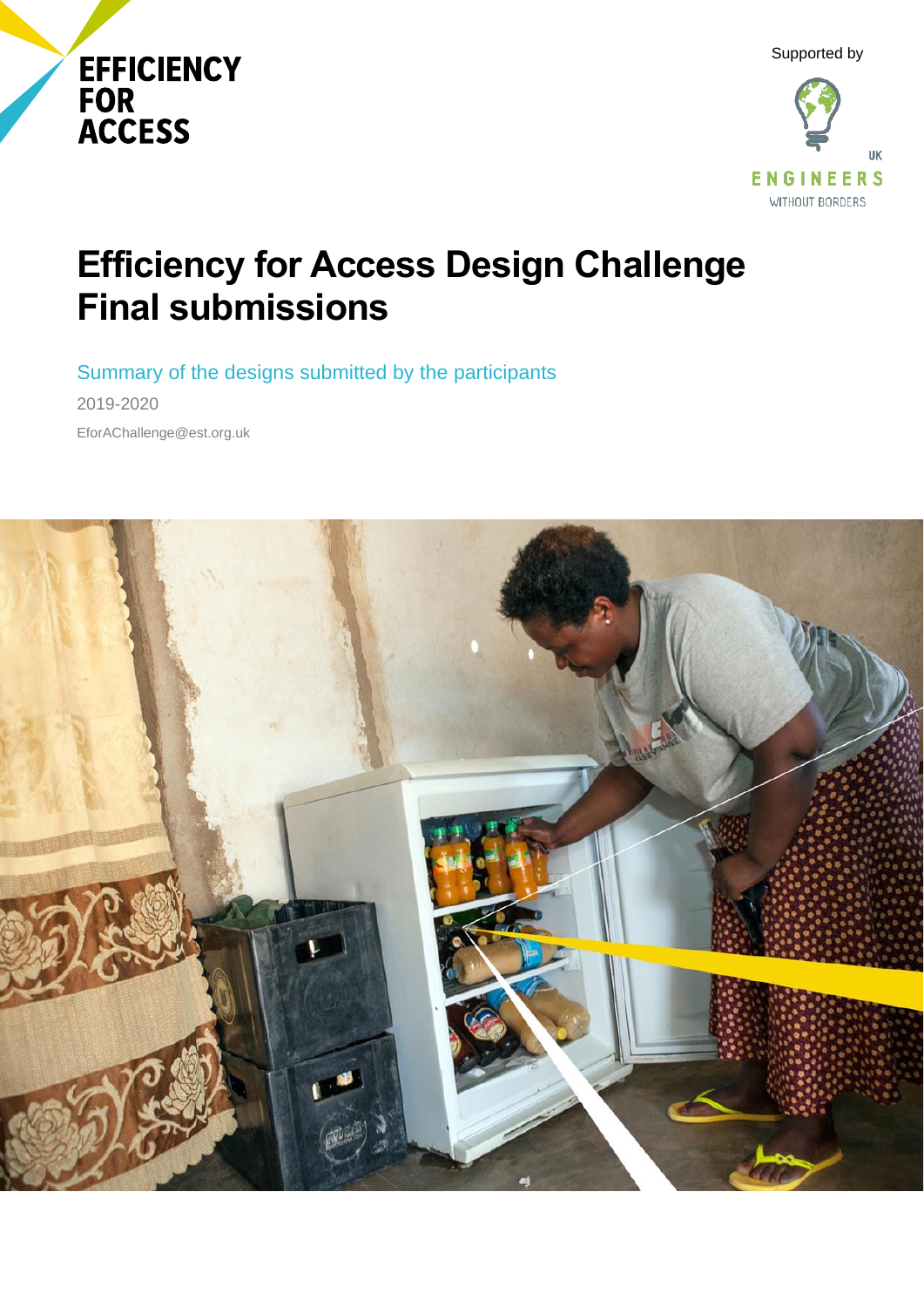# EFFICIENCY<br>FOR<br>ACCESS

## **Contents**

| Foreword                                                                              | 3                |
|---------------------------------------------------------------------------------------|------------------|
| Team 001 - Standalone solar load management system                                    | 4                |
| Team 002 - Solar energy efficient fish dryer                                          | 5                |
| Team 003 - Off-grid electric pressure cookers for sub-Saharan African communities     | 6                |
| Team 004 - Design of a solar powered evaporative cooler                               | $\overline{7}$   |
| Team 005 - Design of a solar powered clay fridge refrigerator                         | 8                |
| Team 006 - Solar hob                                                                  | 9                |
| Team 007 - Solar powered water pump - carbon nanotube filters                         | 10 <sup>°</sup>  |
| Team 011 - Design and implementation of a solar powered smart irrigation system       | 11               |
| Team 012 - An efficient solar irrigation system for off-grid areas of Bangladesh      | 12 <sup>2</sup>  |
| Team 013 - Design of an efficient battery charger for solar powered electric rickshaw | 13 <sup>°</sup>  |
| for operating in the off-grid areas of Bangladesh                                     |                  |
| Team 014 - Jua Pot pressure cooker                                                    | 14               |
| Team 016 - eCook for developing countries                                             | 15 <sub>15</sub> |
| Team 017 - Kijiji                                                                     | 16               |
| Team 020 - Off-grid refrigeration solution                                            | 17               |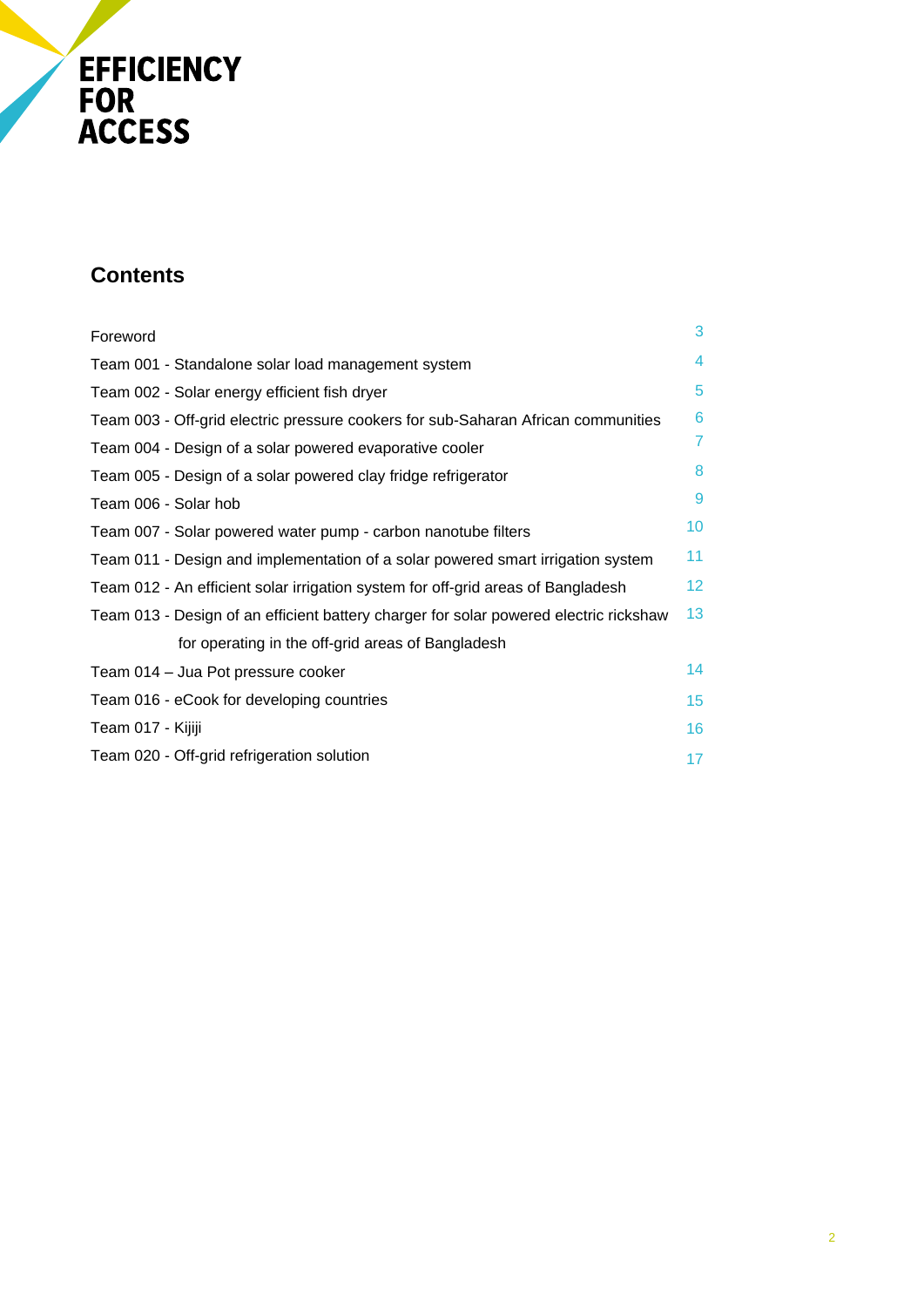## **EFFICIENCY FOR ACCESS**

## **Foreword**

The Efficiency for Access Design Challenge is a global, multi-disciplinary competition that empowers teams of university students to help accelerate clean energy access.

The Challenge invites teams of university students to create affordable and high-performing off-grid appliances and supportive technologies. To provide sustainable energy for all, we urgently need to enhance the efficiency and affordability of high performing appliances.

By bringing together and inspiring students, the competition aims to foster innovation in the off-grid appliances sector. It also seeks to help address barriers that limit market expansion and to forge beneficial partnerships between universities, researchers and industry partners at a global level. In this way, it will further strengthen academic capacity within the off-grid sector.

Student teams from nine universities in Bangladesh, Kenya, Uganda and the UK have spent the year designing appliances or improving existing appliances for off-grid settings. Please read more in this year's [Challenge Brief.](https://storage.googleapis.com/e4a-website-assets/Efficiency-for-Access-Design-Challenge-Challenge-brief.pdf)

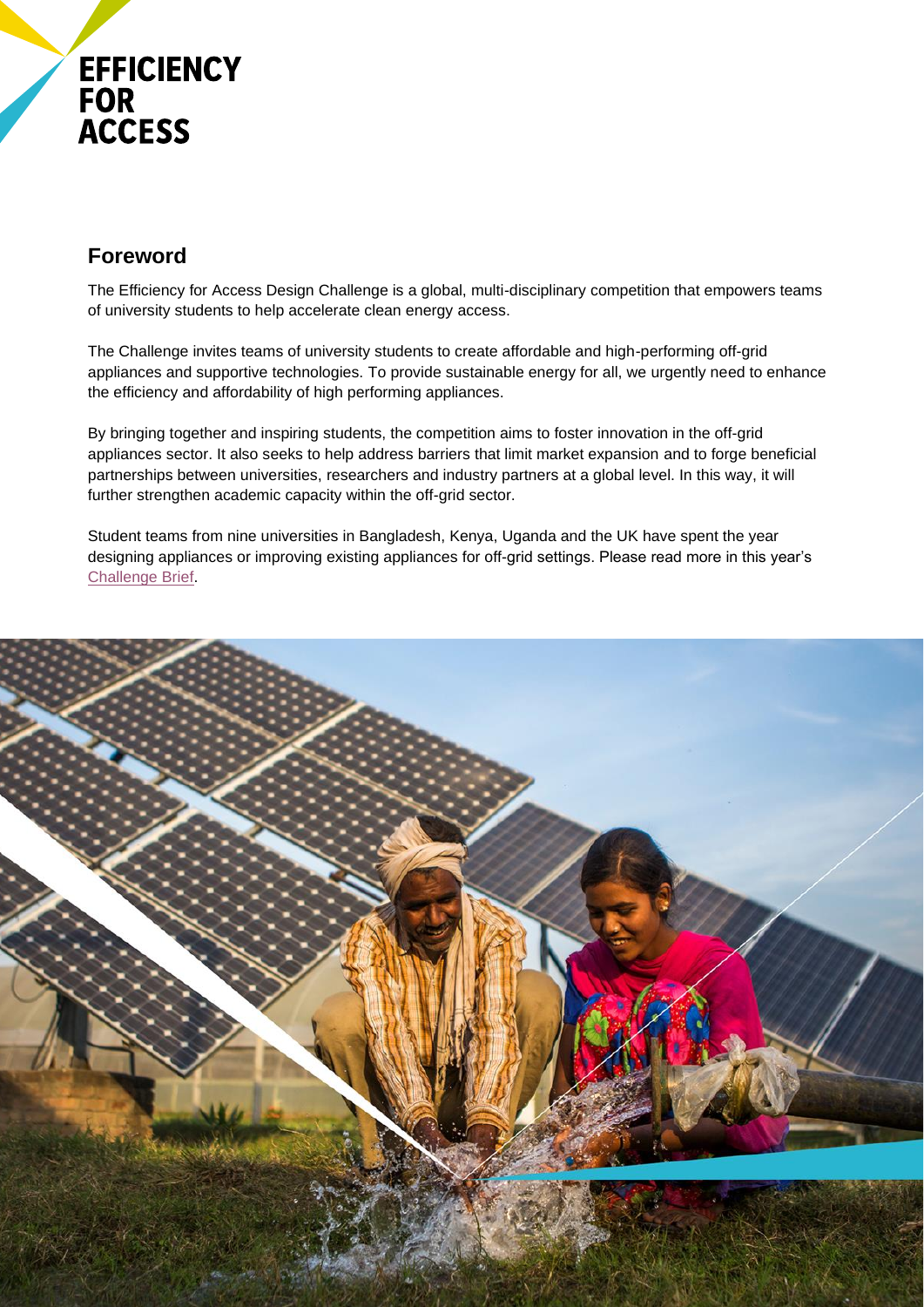## **Team 001 - Standalone solar load management system**

Derrick Sibo, Innocent Weredwong, Peter Mukasa, Silivio Obeti



**MAKERERE UNIVERSITY** 

#### **Theme(s)** – Power management

#### **Proposal**

We have designed a load management system for DC loads to be used in rural hospitals and health centres in Uganda. These DC loads will be categorized into priority, intermediate and non-priority loads. The microcontrollers were designed to cut off current supply to the intermediate and non-priority loads depending on the battery capacity.

#### **Project Summary**

Makerere University is looking forward to prototype a stand-alone solar load management system to be used in rural hospitals and health centres that have no access to the grid electricity but are powered by solar mainly. The rural health centres, particularly those in Uganda, face several challenges and inefficient use of energy is one of the major challenges they face in carrying out their operations.

#### **Key design highlights**

The micro-controllers and the ampere hour meter are the key parts of our design. the ampere hour meter measures the battery capacity and then relays the information to the main micro-controller which is programmed to cut off current supply to the different circuits depending on the battery capacity. Additional micro-controllers are connected to these different circuits and these are in communication with the main micro-controller through communication cables.

#### **Cost**

The most significant expense is the software to be used in prototyping which is proteus software. It accounts for over 20% of the total expenses. Other additional components are readily available and are thus cheap.

#### **How does your design help to work towards the Sustainable Development Goals?**

Ensure universal access to affordable, reliable and modern energy services is target 7.1. With this project implemented, therefore, there will be improved standards of living because of the efficient use of solar energy. Efficient use of solar energy makes it sustainable and reliable.

#### **Social, environmental and economic considerations**

Most of the components are readily available and thus making the project design less costly. Our product does not emit any hazardous waste and thus has no negative effect on the environment. Socially, we are improving the quality of people's lives as we are enhancing energy usage in these health centers.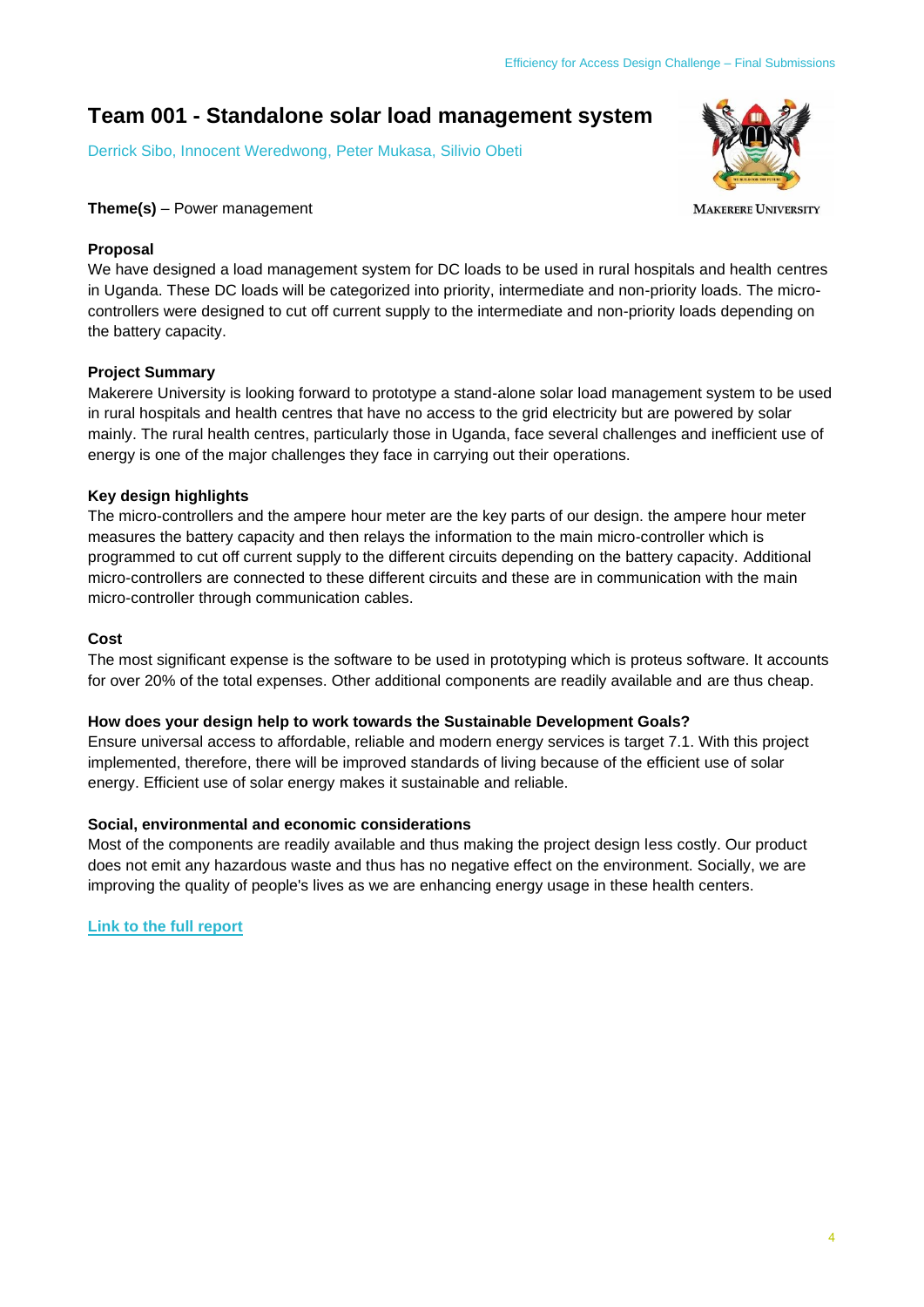## **Team 002 - Solar energy efficient fish dryer**

Evarest Ampaire, Ivan Musingo, Fred Wanjara, Reagan Massembe

#### **Theme(s)** – Agriculture

#### **Proposal**

To develop a low-cost energy efficient solar fish dryer for drying fish in off-grid fish landing sites.

#### **Project Summary**

Processing of fish in Uganda is still underdeveloped in spite of high amounts of fish caught leading to heavy losses due to spoilage of fish. Inefficient technology in the country and expensive yet inaccessible electricity in off-grid areas like at landing sites cannot allow fishermen to preserve their fish easily. These off-grid landing sites also cannot allow use of refrigerators and electric dryers. There are existing solar dryers however they are inefficient for the fishermen since losses are recorded because of long drying hours. This project focused on designing a dryer that efficiently uses solar energies to preserve fish.

#### **Key design highlights**

The solar energy efficient fish dryer is a post-harvest equipment for preserving small fish by drying it using solar energy from the sun. The solar energy is in two forms: heat radiation and solar DC electricity. The electricity improves the air flow by using a DC fan hence increasing the drying rate of the small fish. The solar dryer can hold 100 kilograms of small fish for drying, it takes 6-day hours to dry small fish at one go, it is lockable during operation hence minimal supervision. It is contamination free and has temperature and moisture monitoring for quality drying conditions.

Solar DC enhances air flow to increase coefficient of heat transfer by powering the strategically positioned DC fan. A sensor system powered by solar DC monitors temperature and humidity in the drying cabinet in order to maintain the preferred drying conditions for higher quality.

#### **Cost**

The cost is derived from the cost of its components (\$567). Installation labour takes \$30, making the total cost of production of the fish dryer equal to \$597-\$600. Including a profit margin of 50%, the price of the fish dryer is expected to be 900 US dollars for the final customers.

#### **How does your design help to work towards the Sustainable Development Goals?**

The major problems faced by the customers tended to be solved by the solar dryer is:

- Loss of fish quality due to underdeveloped technologies to preserve it in off-grid regions thus it cannot easily be accepted in the market.
- Using solar electricity to aid in the drying of fish more efficiently than the existing sun drying method.
- The solar dryer will block contaminants from the fish as it dries.

#### **Social, environmental and economic considerations**

The fisher creates a free environment from usage of firewood to smoke and preserve food. From the cost analysis, a fisher will be able to save after purchasing the fish dryer. It includes charging ports that will help a user be able to keep connectivity while in an off-grid community. Fish dryer will contribute 95% to the health of lives, since to a greater extent, contamination of fish will be reduced. The design favors communities living on \$2 per day as it is affordable in terms of purchase.

#### **[Link to the full report](https://www.jotform.com/uploads/EWBFinance/200975017481354/4627909728567353624/MAKERERE%20UNIVERSITY-SOLAR%20ENERGY%20EFFICIENT%20FISH%20DRYER-REPORT%20SUBMISSION.pdf)**

5



**MAKERERE UNIVERSITY**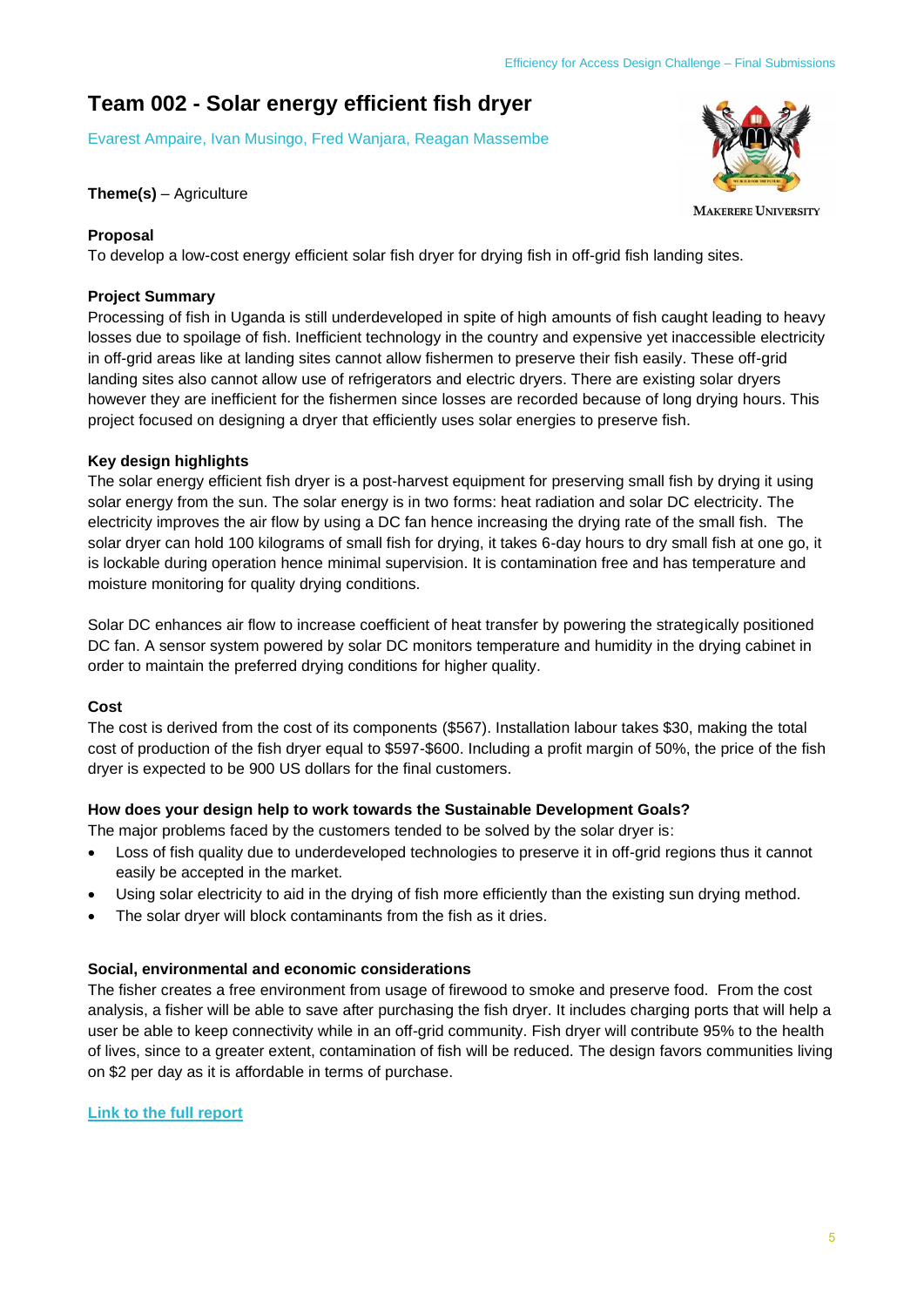$\triangle$ UCL

## **Team 003 - Off-Grid Electric Pressure Cookers for Sub-Saharan African Communities**

Joris Simaitis, Maryam Naqvi, Halaa Elhassan

#### **Theme(s)** – Cooking

#### **Proposal**

Communal DC electric pressure cooker powered by solar home system on a pay-as-you-go business model.

#### **Project Summary**

In pursuit of developing household level off-grid solar home system (SHS) electric pressure cookers (EPC), our studies determined that these were not feasible nor realistic for displacing biomass fuel cooking in lowmiddle income users. Hence, we developed a communal SHS EPC which showed not only much greater feasibility but would have cascading co-benefits. We developed a simple DC design, business model, supply chain and conducted an in-depth socio-economic analysis. The deployment of these would bridge transformative solutions for households, entrepreneurship, electrification, cooking and much more.

#### **Key design highlights**

- Communal Accommodation
- Off-grid DC
- Pay-as-you-go business model
- Cooperative customer route
- Entrepreneurship customer route
- Circular economy supply chain

#### **Cost**

• Solar Panels: \$165, Batteries: \$674, DC EPC: \$70

#### **How does your design help to work towards the Sustainable Development Goals?**

- Bridges electrification + cooking indicators of SDG7
- Co-benefits to SDG1 No poverty (Providing productive activities and economic incentives)
- Co-benefits to SDG3 Good Health (Displacing toxic biomass fuels)
- Co-benefits to SDG8 Decent Work (Supporting productive activities and entrepreneurship route)
- Co-benefits to SDG5 Gender Equality (Women focussed design and empowering women)
- Co-benefits to SDG13 Climate Action (Displacing biomass fuels which have associated GHG emission supply-chains and using renewable energy)

#### **Social, environmental and economic considerations**

- Social: user-friendly interface, time savings, cost savings, opportunity-cost savings, gender equality, livelihoods, behavioural intervention strategies
- Environmental: displacement of biomass fuel, circular supply-chain of product, components and materials, general life cycle of the product, waste electronic and electrical equipment recycling
- Economic: cost savings, economies of scale, entrepreneurship, profitable and affordable PAYG schemes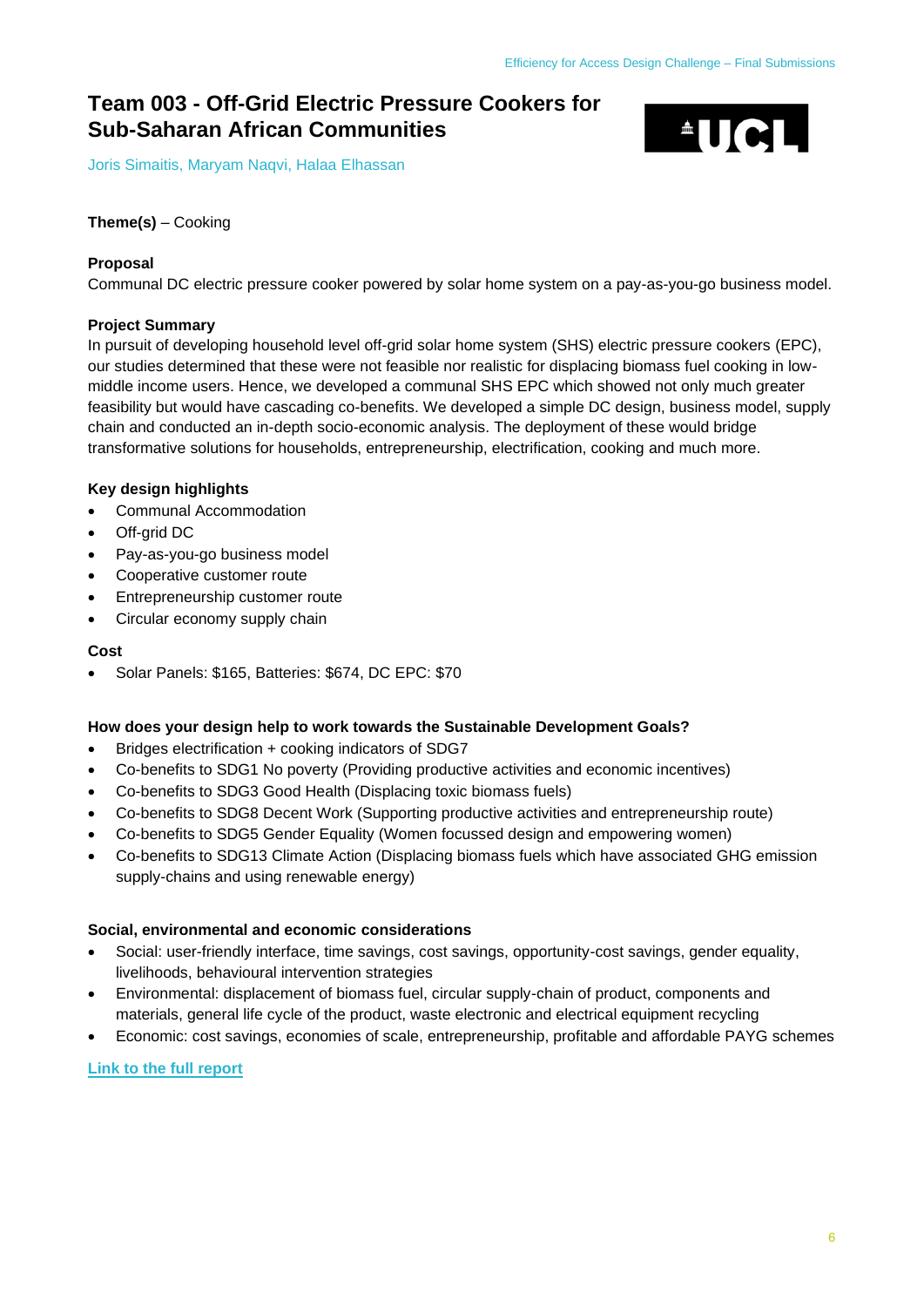### **Team 004 - Design of a solar powered evaporative cooler**

Kiraga Shafik, Ouga Moses, Tasobya Rollings



**MAKERERE UNIVERSITY** 

#### **Theme(s)** – Refrigeration

#### **Proposal**

The designed machine is intended to preserve tomatoes and it is targeting farmers and other stakeholders in the preservation industry.

#### **Project Summary**

The idea is based on the concept of evaporative cooling. The increased post-harvest losses of tomatoes in sub-Saharan Africa are due to storage. Farmers, market vendors and other stakeholders use rudimentary methods of preservation which are inefficient because the other available methods are expensive, have high operational costs and run on A.C. As most areas have no access to power, there is a need to design an efficient system to preserve these items which is efficient and consumes less power, specifically through solar power.

#### **Key design highlights**

- Reservoir tank stores water that is used to run the machine.
- Cooling chamber which stores the tomatoes to be preserved.
- Cooling pads water from the tank drips through the pads. The enclosure of the four pads make up the cooling chamber.
- Water pump water that drips through the pads is collected and pumped back to the tank.
- Suction fan draws air to leave a cooler environment.
- Solar panel solar radiation is collected and stored in the battery. This power is used to run both the pump and the suction fan.
- The system constantly runs therefore at any point the products will be preserved. The materials to be used shall be able to withstand the environmental conditions.

#### **Cost**

The machine design has components such as the suction fan which is 95 dollars, a solar panel at 55 dollars, a licensed version of solid works software at 150 dollars and a water pump at 20 dollars.

#### **How does your design help to work towards the Sustainable Development Goals?**

Increasing incomes of preservation stakeholders thus mitigating poverty, improve food security by reducing deterioration and ensuring access to affordable, efficient and sustainable energy which is an untapped resource; All these are in line with Sustainable Development Goal's 1,2 and 7. Therefore, this among others is a major contribution.

#### **Social, environmental and economic considerations**

In a social context, the stakeholders will be able to keep in touch with their customers with information regarding the level of ripeness of their products. It will change the status quo where buyers only come to buy and go. Secondly, the materials used have no impact on the environment. This is because the machine is not using any fuel powered components that could pollute the environment due to incomplete combustion. Lastly, the components are made from locally available materials which makes it cheaper to the stakeholders. This means, the stakeholders only need a little time to have a return on investment which helps to support the livelihood of families through an increase in their economic power.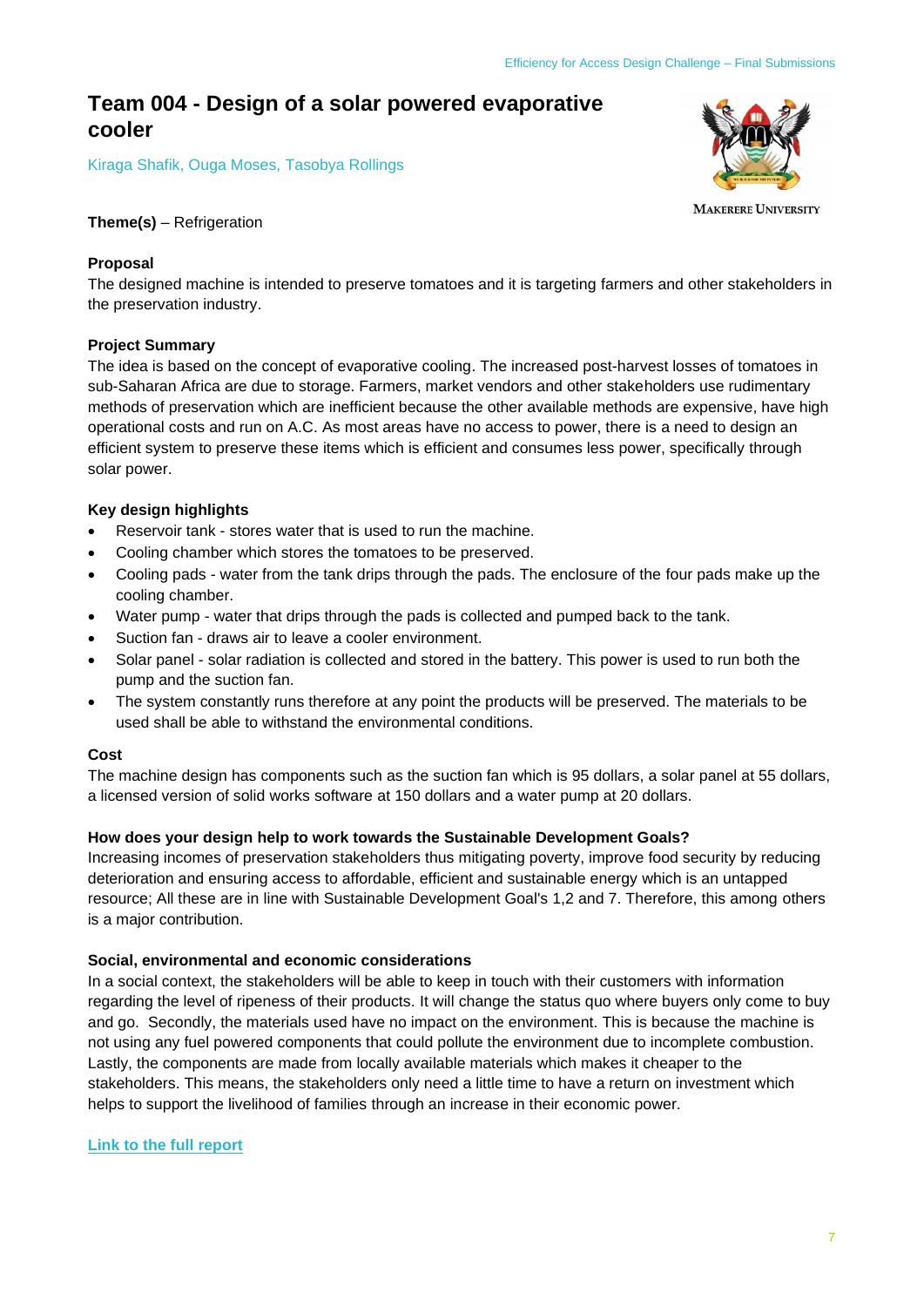## **Team 005 - Design of a solar powered clay fridge refrigerator**

Mark Musinguzi Musiimenta, Amati Dan Aggrey, Kasadha John Myles

#### **Theme(s)** – Refrigeration

#### **Proposal**

Design and development of a solar-powered thermoelectric clay refrigerator.

#### **Project Summary**

We are looking to develop a dual cabin clay refrigerator that will use thermoelectric modules to provide the refrigeration effect. We will use the waste heat from these modules to cool the top cabin through evaporative cooling, thus increasing the refrigerated space with the same power input.

#### **Key design highlights**

We have introduced a double-walled top cabin that will increase the refrigerated space while efficiently using the waste heat generated from the hot side of the Peltier modules. This double-walled top cabin is similar to a pot-in-pot refrigerator and the evaporative cooling will be stimulated by the hot air being blown by the fan that dissipates waste heat. The stands lifting the top cabin from the bottom cabin allows air currents into the room to further improve the cooling effect produced by the evaporative cooling mechanism. Thermoelectric modules can directly use DC, which is the most common power source in off-grid areas.

#### **Cost**

Approximately 66 pounds. This cost can further be reduced by economies of scale in case of mass production of these units.

#### **How does your design help to work towards the Sustainable Development Goals?**

Our design could reduce the upfront and overhead costs incurred to run a refrigerator in the off-grid areas of Uganda. By using the comparatively cheaper clay cabinets, our system could be cost-effective and affordable to the majority of the rural farmers.

Solid-state thermoelectric coolers can operate with DC input hence making them adaptable solar which is a renewable energy source. Our local assembly of the refrigerator could provide employment to both the formal and informal sectors. This can increase income.

The use of solid-state coolers could reduce the emissions in the atmosphere because they involve no refrigerants. These refrigerators are also driven by solar energy, a renewable source. Ultimately, we will be offering more refrigerated space for the same upfront cost and the same power consumption, which will bring refrigeration to so many households.

#### **Social, environmental and economic considerations**

The use of clay as the main material and the decentralized manufacturing of our cabins will create many jobs along the supply chain. The decentralized manufacture of these cabins will reduce the emissions involved in the transportation of existing refrigerators from the point of sale to the consumer's residence. Clay refrigerators, at the end-of-life, can be remolded into bricks and other clay products offering us an advantage environmentally over existing plastic refrigerators.

**[Link to the full report](https://www.jotform.com/uploads/EWBFinance/200975017481354/4627800781715263295/Makerere%20University_Design%20of%20Solar%20Clay%20Fridge_ReportSubmission.pdf)**



**MAKERERE UNIVERSITY**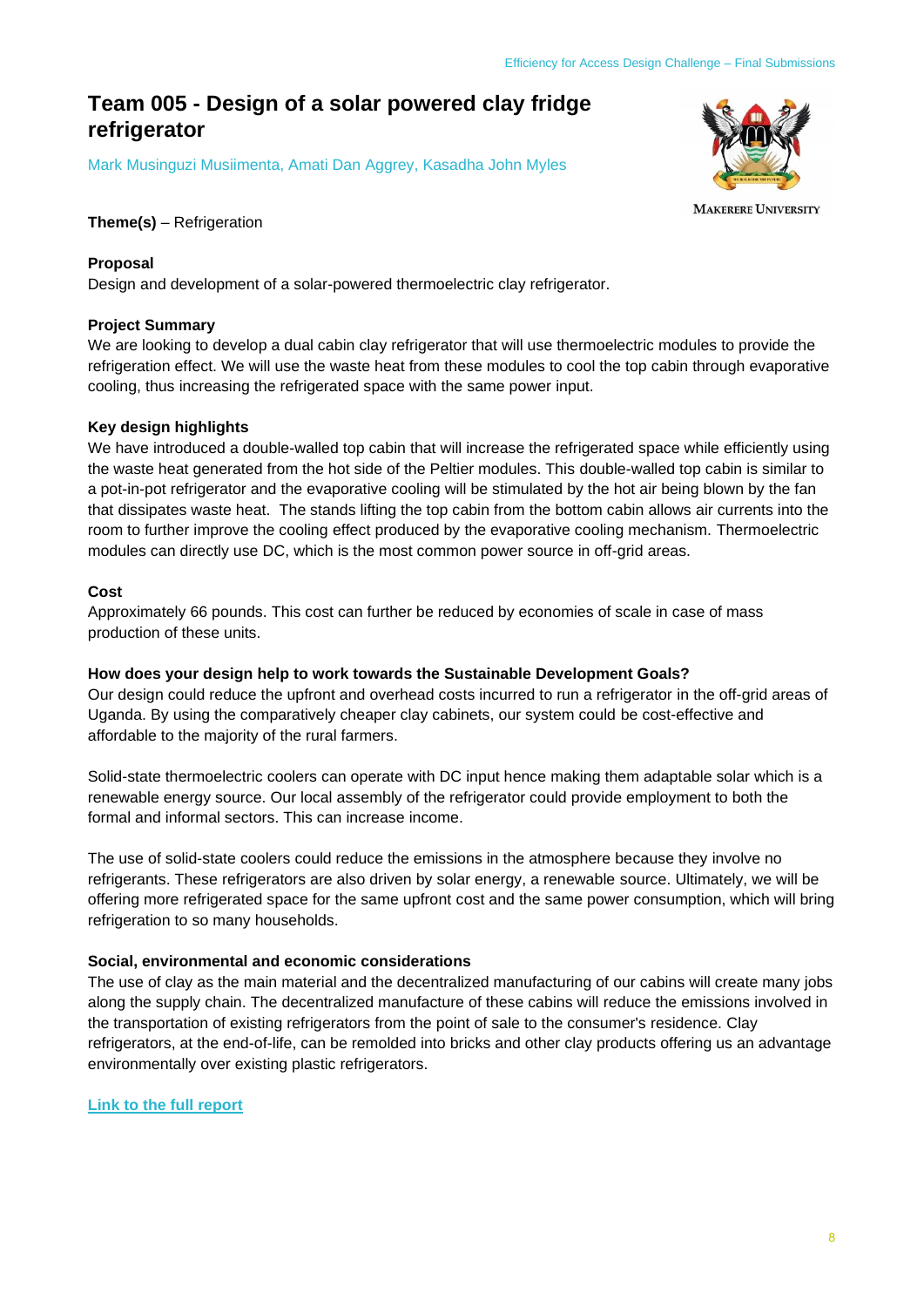## **Team 006 - Solar Hob**

Tom Eades, Tom Cosford, Lizaveta Ramanava, Barbora Mandatova



#### **Theme(s)** – Cooking

#### **Proposal**

A solar powered cooking unit utilising minimal materials in a cost-effective manner.

#### **Project Summary**

Solar Hob is a cooking intervention that has the potential to improve cooking methodologies for over 800 million people. Solar Hob utilises a solar powered hot plate design to reduce the negative effects of biomass cooking, whilst maintaining similar cooking techniques

#### **Key design highlights**

Reduced material consumption, minimal effort in use and minimised alteration to cooking methodologies

#### **Cost**

Minimised costs through the use of cheap materials and the potential for implementation of metal recycling schemes to further reduce costs

#### **How does your design help to work towards the Sustainable Development Goals?**

Improvements in public health, gender equality, life on land etc.

#### **Social, environmental and economic considerations**

Reduced pollution through the removal of need for biomass cooking, reduced deforestation, gender equality development etc.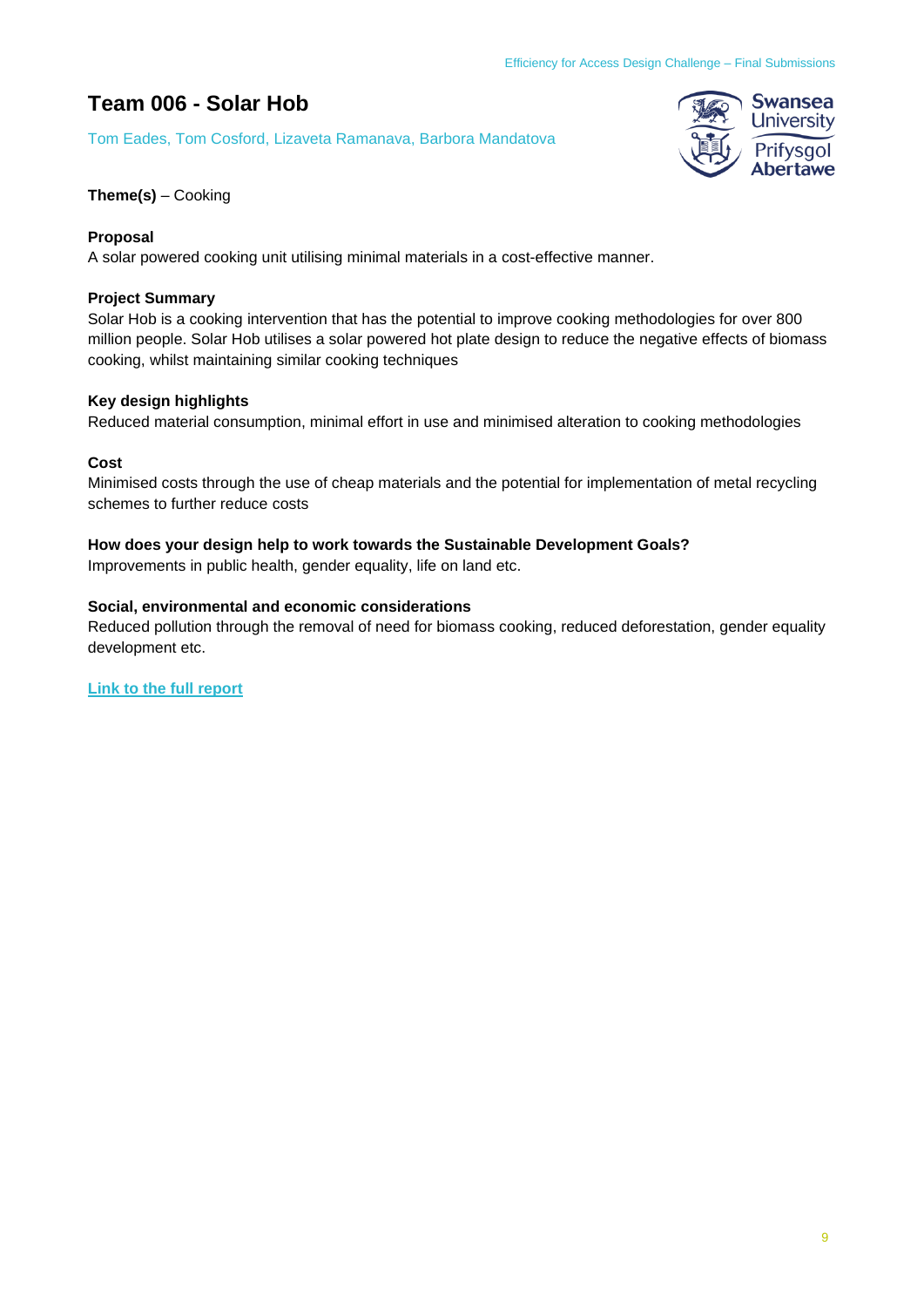## **Team 007 - Solar Powered Water Pump - Carbon Nanotube filters**

Holly Tree, Jordan Williams, George Moon, Holly Currier



**Proposal** A solar-powered water pump which uses carbon nanotubes to purify water.

**Project Summary** To ease water collection and cleaning to assist with cooking.

**Key design highlights** Innovative Carbon Nanotube technology.

**Cost** N/A

**How does your design help to work towards the Sustainable Development Goals?** This is outlined within the concept note.

**Social, environmental and economic considerations** See concept note.

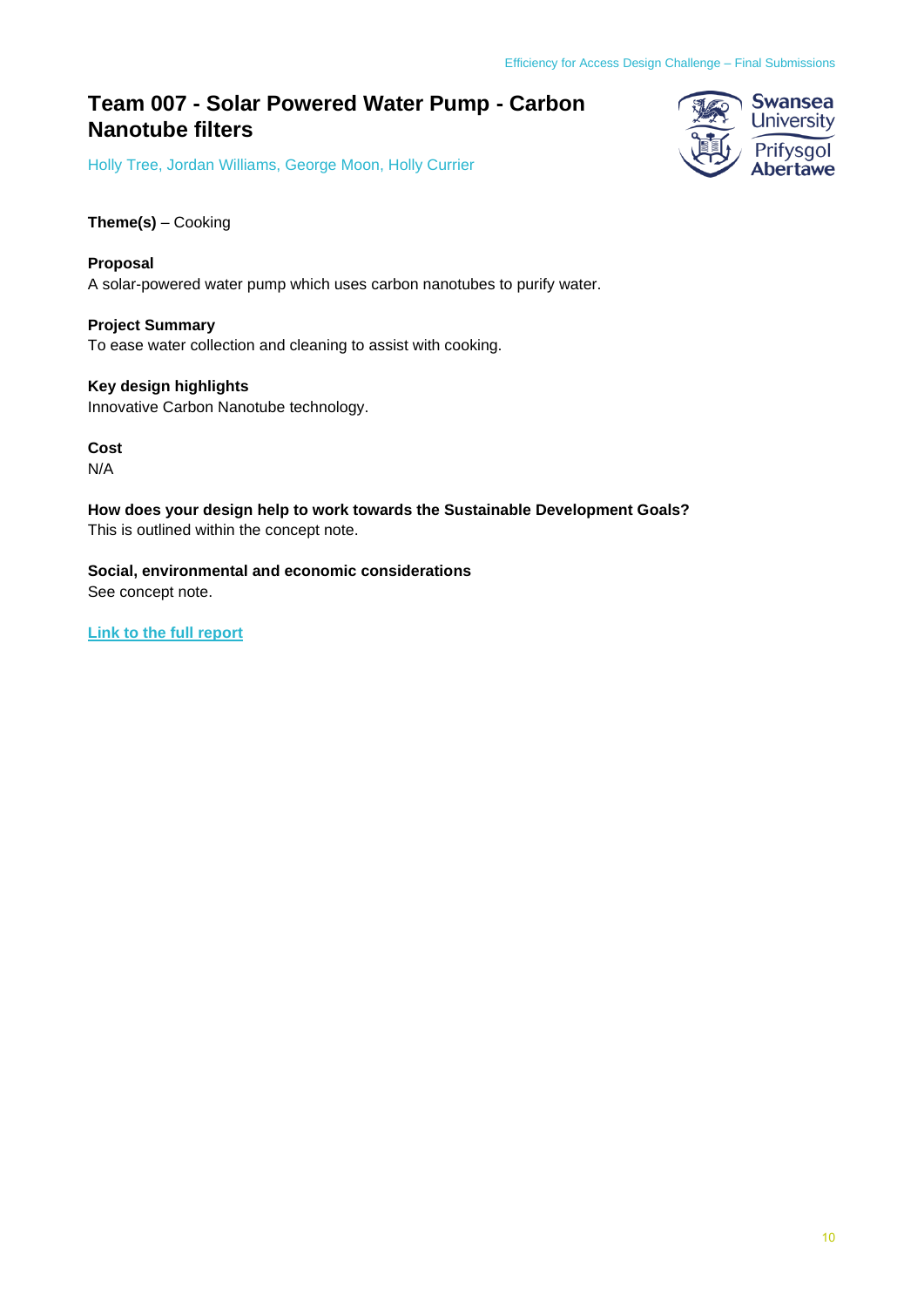## **Team 011 - Design and Implementation of a Solar Powered Smart Irrigation System**

Patrick Odong, Jordan Wasswa Nyombi, Yunus Bwambale, Joel Kalemba



**MAKERERE UNIVERSITY** 

#### **Theme(s)** – Agriculture

#### **Proposal**

The conventional irrigation systems provide unnecessary irrigation to a given part of a field while leading to a lack of irrigation in other parts. Changing environmental conditions and shortage of water have led to the need for a system which efficiently manages irrigation of fields hence we have proposed a design of a smart irrigation system to use soil moisture content sensors to ensure effective and efficient irrigation

#### **Project Summary**

The aim of this project is to propose and design a system that addresses the need of soil moisture sensors in irrigation scheduling, a system we will be called a smart irrigation setting. This project was set out to eliminate human control. We have developed a low-cost PV smart water pumping system using a permanent magnet brushless DC motor drive coupled to a pump load. It costs \$416 and has a payback period four months.

#### **Key design highlights**

- DC brushless motor to ensure efficient use of solar energy as the major power supply to an automatic irrigation system.
- Soil moisture sensor for continuous monitoring of the amount of soil water available to plants.
- Water level sensors to determine if watering was required for the plants based on the information obtained from monitoring the soil water content.
- Micro-controller unit to manage the autonomous system.

#### **Cost**

Our design costs an estimate of \$416 and has a payback period four months.

#### **How does your design help to work towards the Sustainable Development Goals?**

Agriculture is the major user of fresh water, consuming 70% of the fresh water i.e. 1,500 billion m3 out of the 2,500 billion m3 of water is being used each year. One of the major problems in agriculture is non-optimal usage of water. It is estimated that 40% of the fresh water used for agriculture in developing countries is lost either by evaporation, spills, or absorption by the deeper layers of the soil, beyond the reach of plants roots.

The problem of agricultural water management is today widely recognized as a major challenge that is often linked with development issues. Therefore, our design ensures efficient and effective water use hence conserving water and wetlands at larger. Our design allows for the use of natural energy source which is a relief to off-grid areas.

#### **Social, environmental and economic considerations**

Our design directly addresses community livelihoods and economic problems by being affordable in the long run. Our design also helps conserve the environment by managing water requirement for agriculture.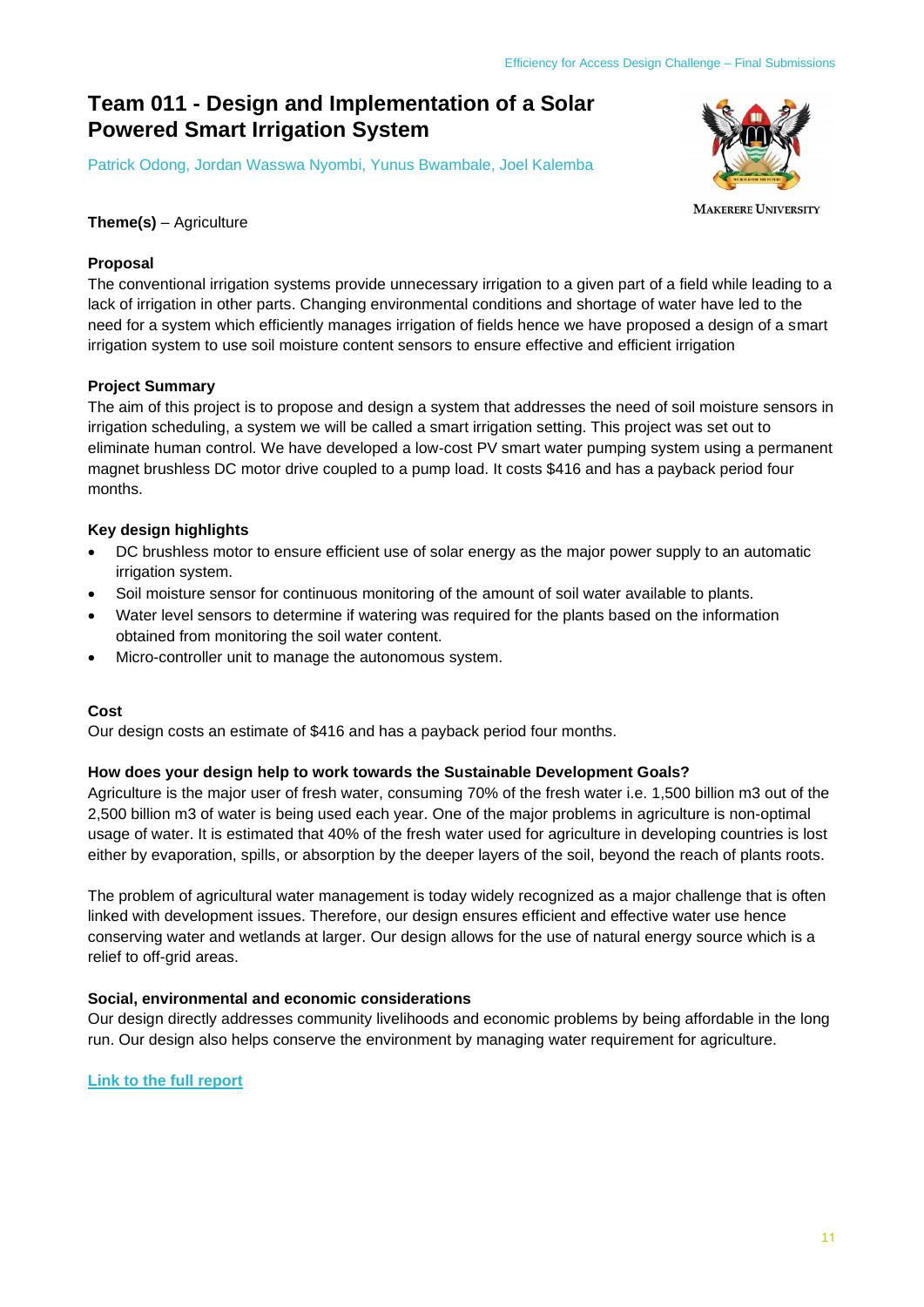## **Team 012 - An Efficient Solar Irrigation System for Off-grid Areas of Bangladesh**

Md Iftadul Islam Sakib



**Theme(s)** – Agriculture

#### **Proposal**

Low cost irrigation system for small scale farmers of off-grid areas.

#### **Project Summary**

Developing an irrigation system using local technology to ensure the winter vegetable irrigation as well as the pure and clean drinking water for the poor farmers of off-grid areas in Bangladesh.

#### **Key design highlights**

Low cost solution and high energy efficient.

#### **Cost**

A complete irrigation system under \$200 for small farmers.

#### **How does your design help to work towards the Sustainable Development Goals?**

We have proposed a design which is using solar energy to ensure the water requirement of a farmer in offgrid areas. Overall system price is comparatively lower than the alternative solutions. The system can fulfil the water requirement of drinking as well, meeting the goal of affordable clean energy and water.

#### **Social, environmental and economic considerations**

Rural economy of the off-grid area will be benefited and it also helps to keep the environment clean.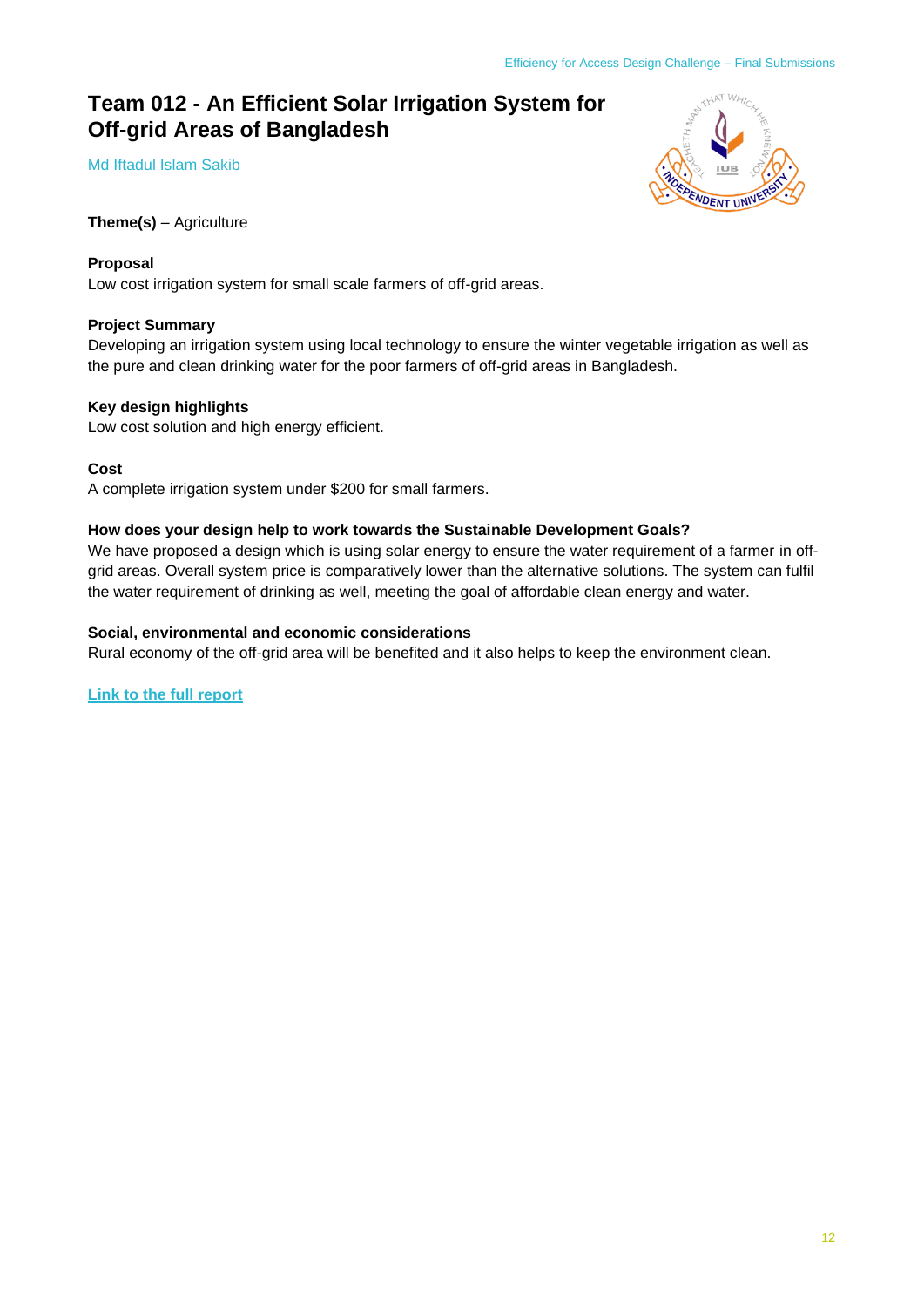## **Team 013 - Design of an efficient battery charger for solar powered electric rickshaw for operating in the off-grid areas of Bangladesh**

Khan Farhan Ibne Faruque, Nazmus Sakib Mustak, Pritam Azra Hassan, Debaleena Datta Gupta



#### **Theme(s)** – Power management

#### **Proposal**

A charger is designed that will efficiently charge li-ion battery pack with solar panel which is to be used from electric rickshaw

#### **Project Summary**

In the rural area, electric rickshaw is main source of income. Huge numbers of electric rickshaw charging at the same time overnight can put a toll on the grid, so using solar panels, efficient battery pack and efficient charger may increase income and decrease grid load.

#### **Key design highlights**

A highly efficient charger, lightweight in design, using full-bridge topology. Li-ion battery pack with high energy density with longer runtime.

#### **Cost**

See full report.

**How does your design help to work towards the Sustainable Development Goals?** It would help the people living in places with no access to electricity.

#### **Social, environmental and economic considerations**

Less carbon footprint, less pressure on the national grid, and green energy.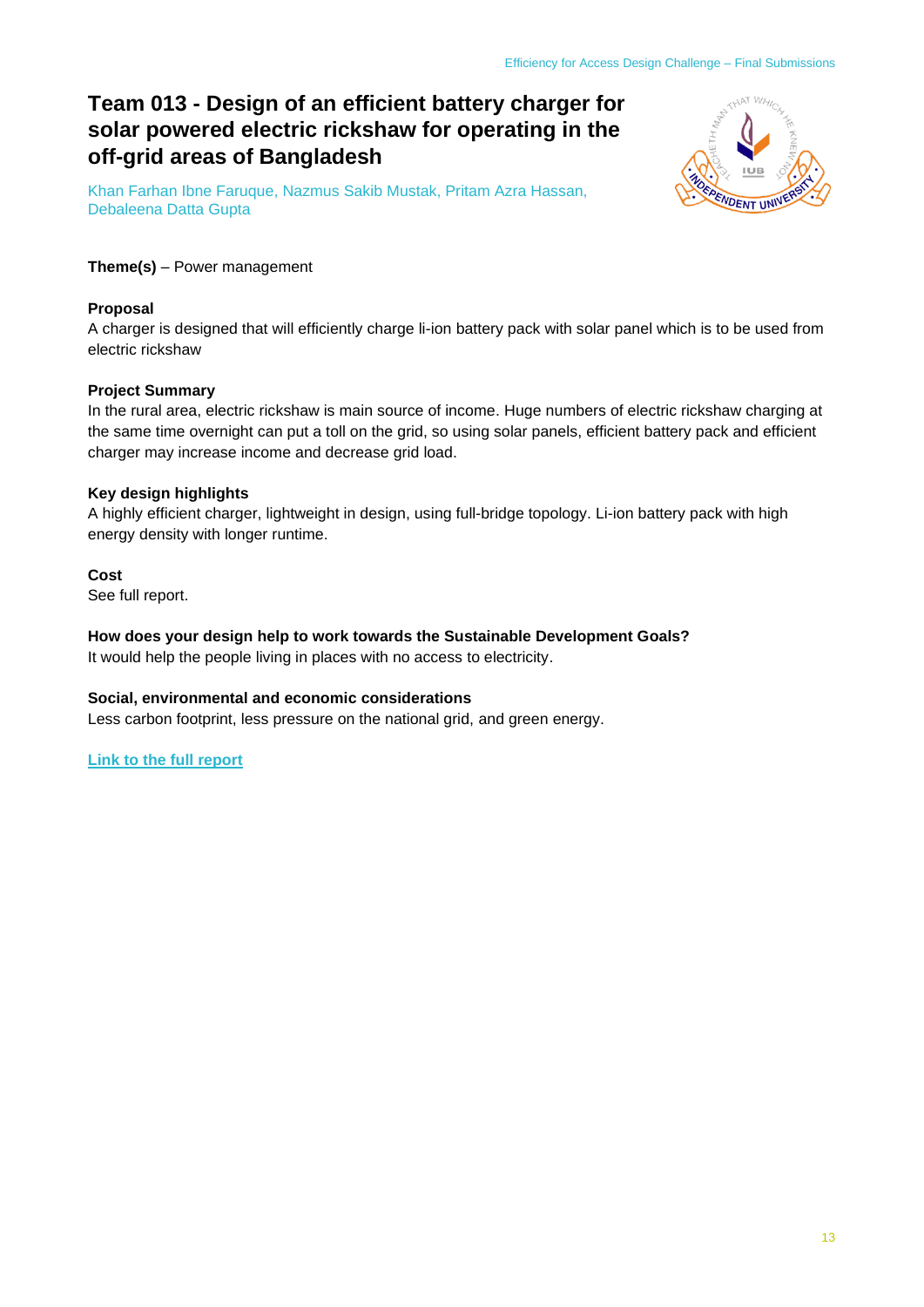## **Team 014 – Jua Pot Pressure Cooker**

Rachel Burstow, Tianzhu Lu, Tom Downey, Max Mackie



#### **Theme(s)** – Cooking

#### **Proposal**

The Jua Pot is a five-litre electric pressure cooker that can run off a typical solar 12 V DC supply. It has been designed for seamless integration with solar home systems (SHS).

#### **Project Summary**

The design of the Jua Pot achieves the design brief to create a super-efficient electric pressure cooker capable of operating from a 12 V solar-powered DC supply. Technically, the device will provide users with a clean energy and sustainable alternative to traditional, inefficient and polluting biomass cookers. By integrating safety valves, a lid locking mechanism, and programmed safety control features, the cooker design will mitigate user risks and will be capable of safely reaching an absolute pressure of two bar and a temperature of 121°C.

#### **Key design highlights**

Design features include insulation in both the cooking pot walls and lid to ensure minimal heat loss, creating an efficient cooking process. Low voltage requirements mean it can easily integrate with SHS.

#### **Cost**

£45 sold to businesses

#### **How does your design help to work towards the Sustainable Development Goals?**

- Goal 3: Ensure healthy lives and promote well-being for all at all ages
- Goal 7: Ensure access to affordable, reliable, sustainable and modern energy for all
- Goal 13: Take urgent action to combat climate change and its impacts

#### **Social, environmental and economic considerations**

The device would directly help to address UN Sustainable Development Goals (SDG) 3 'Good Health and Well-being' and SDG 7, to 'ensure access to affordable, reliable, sustainable and modern energy for all.

Used as an alternative to carbon-based biomass fuel sources that approximately three billion people currently rely on, it would significantly improve household living standards. Particulate and chemical pollutants released from inefficient household stoves contribute to multiple diseases such as stroke, ischemic heart disease, chronic obstructive pulmonary disease (COPD) and lung cancer. The World Health Organisation states exposure to this kind of household air pollution is responsible for 3.8 million premature deaths per year.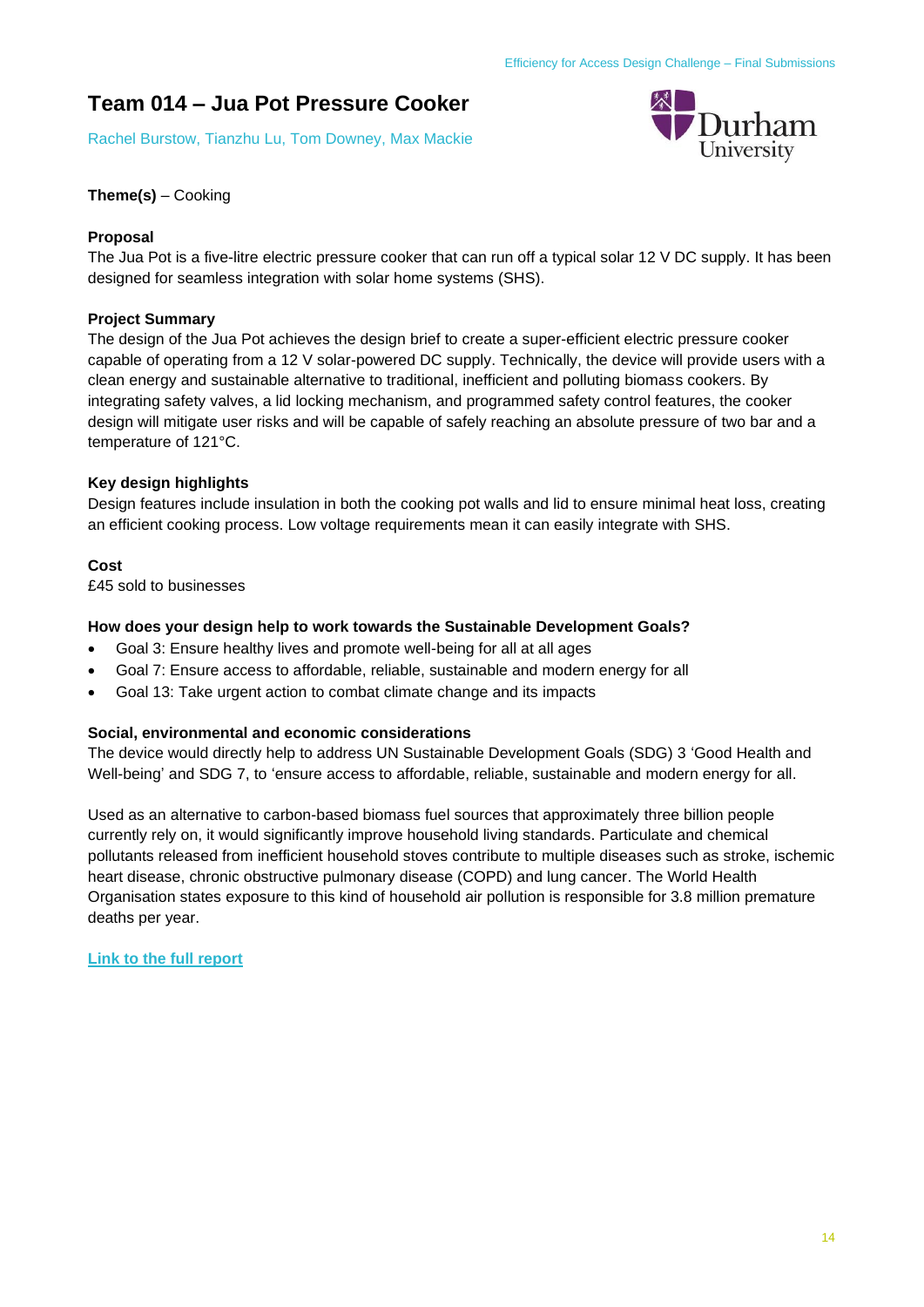## **Team 016 - eCook for Developing Countries**

Calum Watkins, Wei-Wen Tan, Iain Wright, Elliot Wilson, James Thompson



#### **Theme(s)** – Cooking

#### **Proposal**

Development of a diode electric cooker prototype for a Zambian social enterprise called Zayohub.

#### **Project Summary**

In developing countries across the world people cook using open fires that burn solid biomass fuels such as coal, charcoal and wood. Cooking in this way leads to a plethora of issues, both locally and globally, such as severe health problems and deaths caused by fumes, significant environmental damage, and various socioeconomic problems that stem from the collection and use of solid fuels. The report outlines the design process and development of an easy to use, user-orientated solar powered electric cooking (eCook) device that could serve as a potential replacement to open-fire cooking in areas where it is widely practiced.

#### **Key design highlights**

The cooker relies on low power diode electric heating technology with energy monitoring capability. It has a simple, robust construction, energy efficient insulated design and should be easy to maintain. An affordable business model was created to work for low users.

#### **Cost**

The project costs were around £410 but subsequent cooker designs would be in the region of £50. Major costs included metal work for the casing, diodes of different specification to test their performance and the pots.

#### **How does your design help to work towards the Sustainable Development Goals?**

- SDG3: Health Each year, 3.8m people die prematurely from illness attributable to household air pollution from inefficient cooking
- SDG7: Energy Around 3b people cook using open fires or simple stoves causing 1.2% of global CO2 emissions
- SDG8: Economy More than 40m worker years are wasted each year on fuelwood gathering and biomass cooking.
- SDG10: Equality Pollution exposure is particularly high among women and young children.
- SDG15: Environment In Africa, approximately 50% of all trees removed are used for cooking.

#### Our Solution

- Provide an affordable, efficient, user-friendly and reliable diode electric cooker.
- Provide a clean energy solution which would reduce mortality rate attributed to household air pollution.
- Enable through innovative financing and modelling, the increased usage of electricity and solar power systems.
- Focus on rural off-grid Zambian communities.

#### **Social, environmental and economic considerations**

- Provide an affordable, efficient, user-friendly and reliable diode electric cooker.
- Provide a clean energy solution which would reduce mortality rate attributed to household air pollution.
- Enable through innovative financing and modelling, the increased usage of electricity and solar power systems.
- Focus on rural off-grid Zambian communities.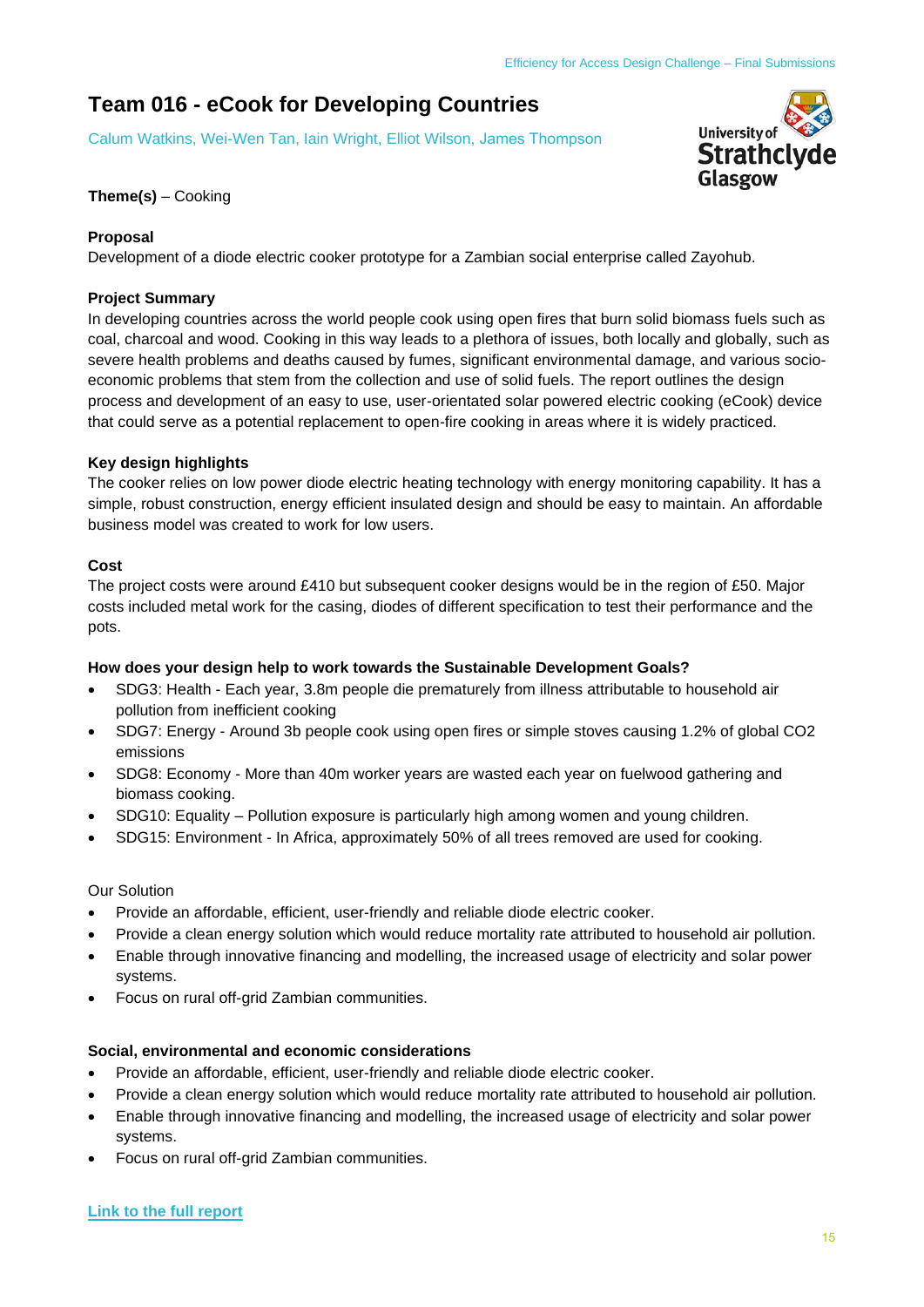## **Team 017 - Kijiji**

Raymond Kiyegga, Fredrick Amariati, Alex Osunga

#### **Theme(s)** – Business models

#### **Proposal**

A solar powered container with essential services for empowering rural communities and extending battery supply to distant homes.

#### **Project Summary**

Kijiji seeks to provide access to energy together with societal development to contribute to poverty reduction as well. Our business case is based on building and thereafter the communities can own and operate the solution on their own using a solar powered container. Rural communities are strengthened by togetherness and having such a collaborative solution would harness the power of synergy to bring together these communities to actions of development. The materials for this prototype shall be sought locally and therefore contributing to the local talent.

#### **Key design highlights**

Power is generated by a solar photovoltaic system. The system sizes ranges from 15kW to 50Kw, with a battery storage ranging from 4000 - 8000AH able to power the applications. The range provides flexibility such that if the rural market needs change, the system capacity can be varied accordingly. The system also comprises of charge controllers connected in parallel to regulate the charging and discharging of batteries. Direct current generated by the solar photovoltaic system is converted into alternating current by inverters that are connected in parallel.

#### **Cost**

See full report

#### **How does your design help to work towards the Sustainable Development Goals?**

Ensuring universal access to affordable electricity means investing in clean energy sources such as solar energy. This will reduce the cost of electricity to the small households

Kijiji has a component of a medical facility powered by the solar energy to ensure that rural area populations have access to affordable general medical care for all. This will ensure that mortality rates go down. Our focus will be on indigenous and vulnerable rural households, particularly female headed families and children.

Kijiji has a component of an educational facility driven by new technologies that will offer access to the internet where the youth can learn through access to quality digital content.

#### **Social, environmental and economic considerations**

- Minimize post-harvest losses through cooling / refrigeration facility, which should result in increased yields and enhanced revenues that can be used on other components to improve lives.
- Lengthen operating hours, beyond the current 6 to 8 hours, with the ultimate goal of 24 hours service.
- With the spaces for renting / leasing, women and youths will be prioritized and supported with capacity to run own enterprises.
- Provide space for women and youths to nurture their ideas within their settings without having to travel to the urban centres.